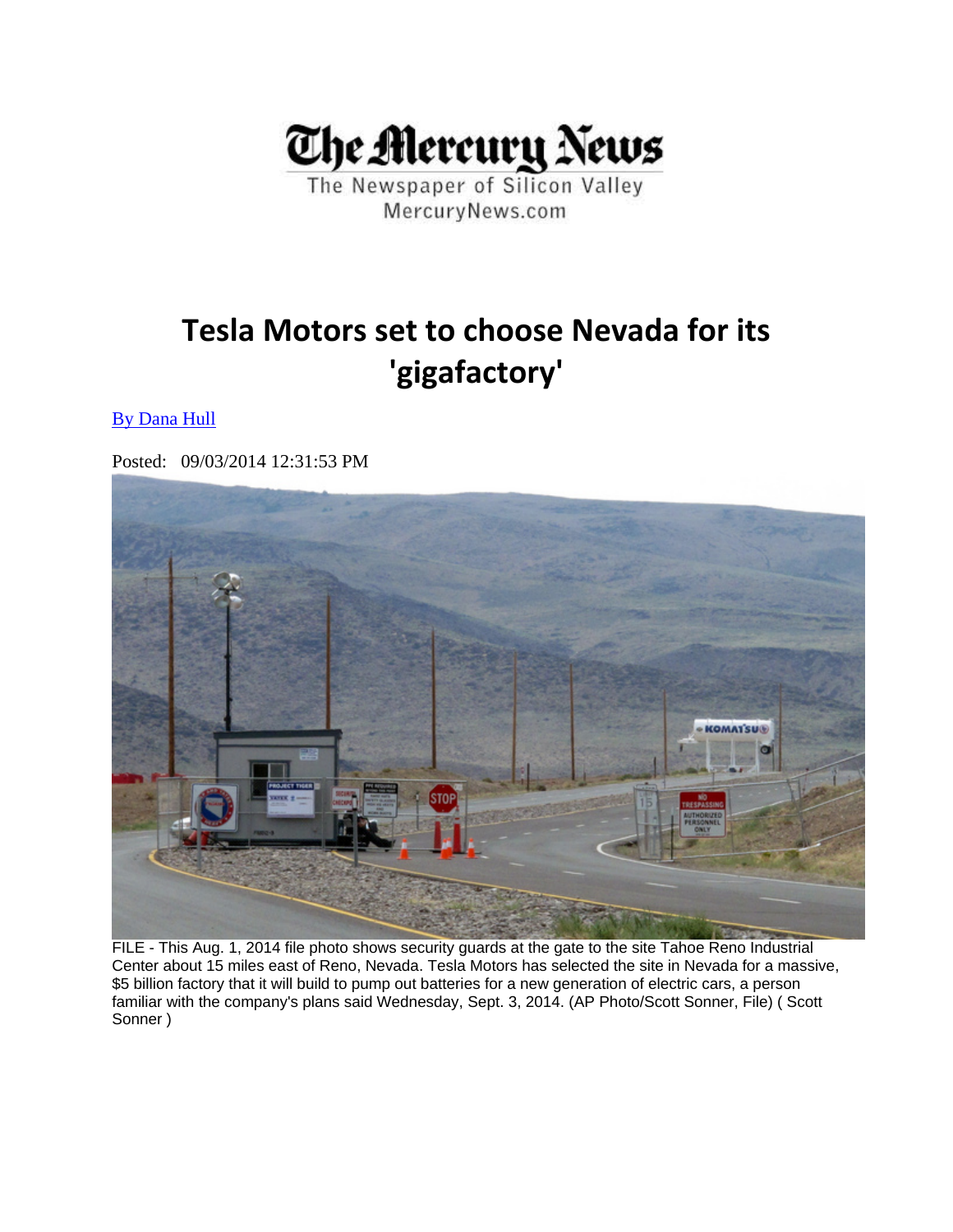**PALO ALTO** ‐‐ Capping one of the fiercest battles for economic bragging rights in years, Tesla is expected to announce Thursday that it has chosen Nevada as the site for the automaker's first "gigafactory" for battery production.

California officials, including Gov. Jerry Brown, had aggressively sought the factory, and the decision is a blow to the state's efforts to attract and retain high‐paying manufacturing jobs. "Tesla looks forward to joining the governor and legislative leaders tomorrow in Carson City," Tesla spokeswoman Liz Jarvis‐Shean said Wednesday in an interview with this newspaper.



Tesla evaluated scores of potential sites in California, Arizona, New Mexico, Nevada and Texas throughout the spring and summer for its battery factory, which CEO Elon Musk has said will eventually produce more lithium‐ion batteries than the rest of the world manufactured last year. The fiercely competitive, five‐way contest among the states for the proposed factory and its promise of 6,500 manufacturing jobs turned into one of the most high‐profile economic development

stories in years, with Musk personally engaging in robust discussions with governors, economic development officials and even members of Congress.

The decision is a huge coup for Nevada, which is eager to diversify its tourism‐dependent economy and has one of the highest unemployment rates in the country.

Tesla has already excavated on the presumed site at the Tahoe Reno Industrial Center, roughly a four-hour drive from Tesla's Fremont factory. Casinos -- which need a lot of electricity -- could be prime customers of Tesla's energy storage systems. Tesla needs a 500‐ to 1,000‐acre site to accommodate up to 10 million square feet of construction.

"The project is the holy grail sought by the Nevada foot soldiers of economic development," said John Boyd of The Boyd Co., a New Jersey-based site-selection firm. "It will have a huge economic impact on the housing, hotels, gaming, and construction industries in the Reno area." California officials expressed disappointment Wednesday.

"No other state has added more jobs than California since the recovery began and we'll continue to work closely with businesses, including California‐based Tesla, that want to grow here," Brook Taylor, a spokesman for the Governor's Office of Business and Economic Development, said in an email Wednesday.

"This can serve as a good learning opportunity for California," said Jim Wunderman, CEO of the Bay Area Council. "We should look very closely at what factors ultimately led to Tesla choosing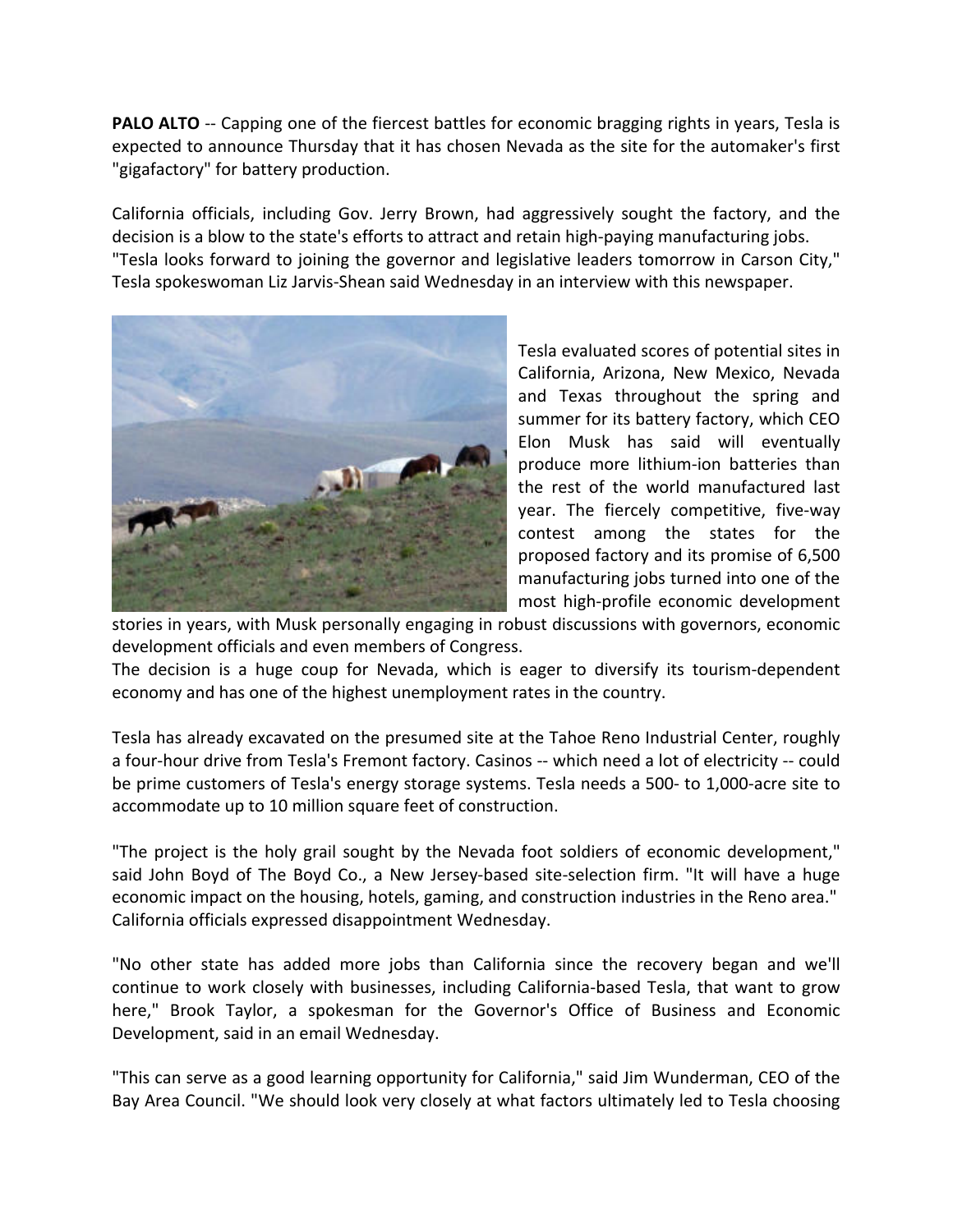Reno, and we should determine what we can do better going forward to attract and retain middle‐class jobs in California."

State Sens. Ted Gaines, R-Roseville, and Darrell Steinberg, D-Sacramento, co-authored a proposed Tesla incentive bill, but it did not advance before the legislative session ended. Tesla had said it expected states to pay about 10 percent, or \$500 million, of the gigafactory's \$5 billion cost.

"I offered to drive the legislation if a good deal for California could be reached. Tesla's demand for taxpayer-dollars upfront, without substantiated guarantees in return, was a bridge too far," Steinberg said in a statement Wednesday. "California continues to lead the national economic recovery, with many other opportunities ahead."



A source close to the discussions noted that the only operating lithium company in the country is Rockwood Lithium, which operates in Silver Peak, Nevada, and could easily provide materials needed for Tesla's lithium‐ion batteries.

Nevada Sen. Harry Reid is a vocal advocate of clean energy and is in the midst of hosting his annual National Clean Energy Summit in Las Vegas; Musk spoke at the summit in 2012.

Nevada Gov. Brian Sandoval, a

Republican, will convene a special session of the state's legislature to finalize the details of Nevada's incentive package, according to a source close to the negotiations; the session could convene as early as Tuesday.

Tesla expects to sell 35,000 all‐electric Model S sedans in 2014 and is gearing up production of its Model X SUV, which will hit the market next year. By 2017, it plans to begin delivery of its more affordable "Gen 3" sedan, which it hopes to sell for about \$35,000, or roughly half the cost of the cheapest Model S. Driving down the cost of battery packs is key to making electric cars more affordable.

Each Model S sedan is powered by more than 7,000 lithium‐ion battery cells, which Tesla gets from Panasonic. While the battery cells are similar to those used in laptops and game consoles, Tesla's were jointly developed by Tesla and Panasonic specifically for electric vehicles.

Tesla and Panasonic have signed an agreement to collaborate on the gigafactory.